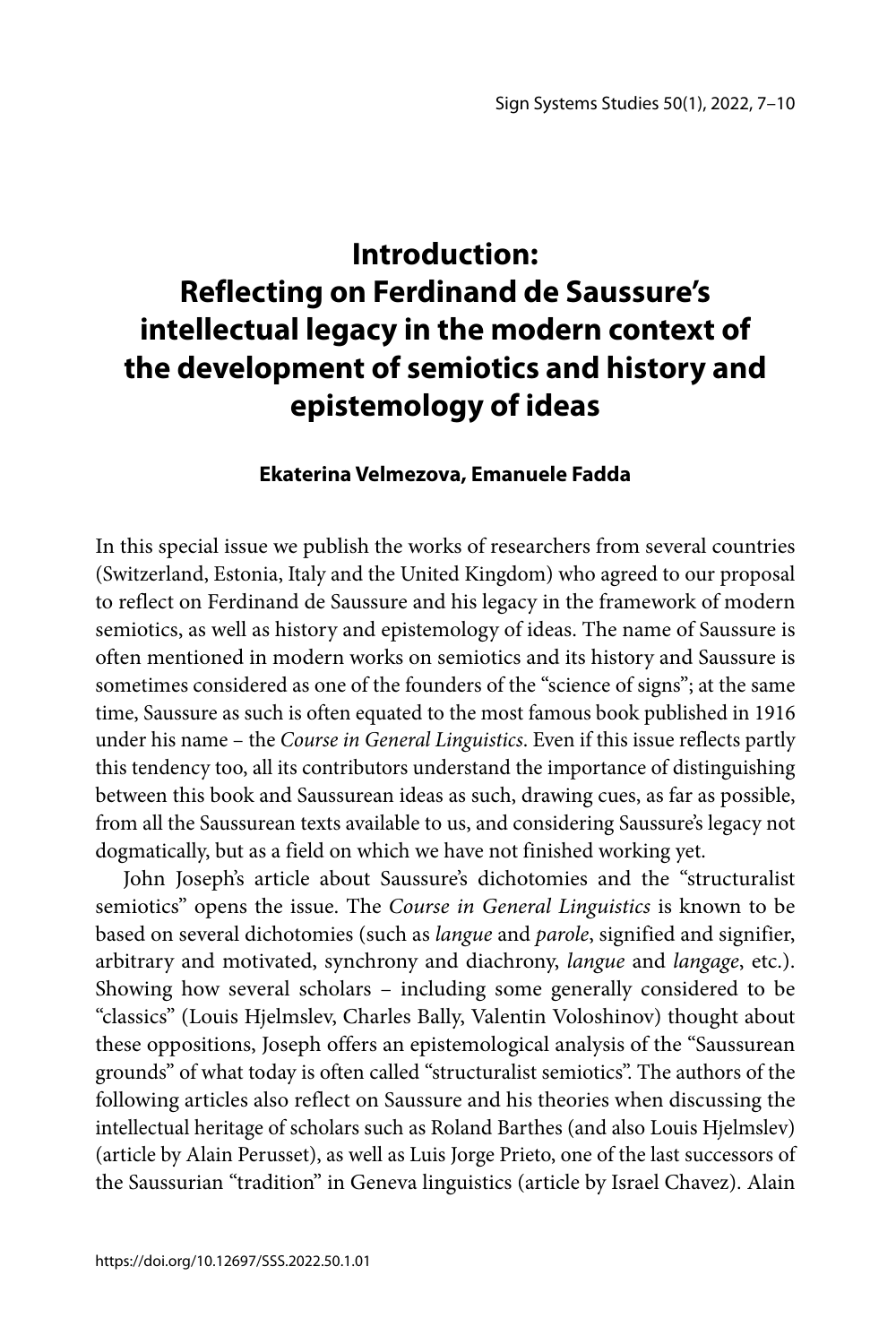Perusset dwells on a "dialogue" between Hjelmslev and Barthes, discussing, in particular, the notions of connotation and denotation which he traces back to the works of the Danish linguist. If, according to Perusset, the "Saussurean" (dyadic) model of the sign proposed in the *Course in General Linguistics* still matters for (certain) semioticians, in time this model has become enriched, in particular, with the theoretical findings by Hjelmslev. All these reflections allow Perusset to discuss some misunderstandings which can be found in today's works on semiotics and which, in this particular case, concern the notions of connotation and denotation. Staying mainly within the framework of the historiographical approach, Israel Chavez analyses the evolution of Luis Prieto's thought and the importance of the *Course in General Linguistics* for this scholar. As concerns the problem of relations between linguistics and semiotics, Chavez insists on the fact that, not generalizing the principles of linguistics and following what is said in the Saussurean *Course*, Prieto supposed that the linguistic principles constituted particular cases of the semiotic ones.

Two contributors to the present volume, Emanuele Fadda and Anne-Gaëlle Toutain, write about Saussure partly going beyond the "traditional" humanities as such and touching upon some problems which sometimes rather tend to be discussed by natural sciences, speaking, for example, about biology and biosemiotics (let us emphasize that this approach is not so common today: biosemioticians most often reason in the "categories" introduced not by Saussure, but by Charles Sanders Peirce). Toutain's article offers an epistemological analysis of biosemiotics as such – especially the works of its "classic authors" Jesper Hoffmeyer, Kalevi Kull, Donald Favareau, Claus Emmeche and Marcello Barbieri – within the framework of the Saussurean and Bachelardian approaches. Comparing biosemiotics and biolinguistics on the basis of several parameters that simultaneously oppose them and bring them closer to each other (like the attitude of scholars towards the very phenomenon of language), Toutain discusses biosemiotics using the term 'scientific ideology' (in the sense of Georges Canguilhem), at the same time establishing a parallelism between biosemiotics and structuralism, "another scientific ideology". Reflecting upon the Saussurean non-acceptance of the so-called "biological perspective" in linguistics, Emanuele Fadda goes back to the famous point of view expressed in the *Course in General Linguistics* about the necessity of studying language "from within". The Italian researcher insists on the important philosophical premises of this opinion, and in particular on the need for a double gaze – those of a linguist and of a speaking subject – towards language as an object.

The last three articles of the volume by volume (by Patrick Sériot, Daria Zalesskaya and Ekaterina Velmezova) discuss the reception of Saussure (or rather of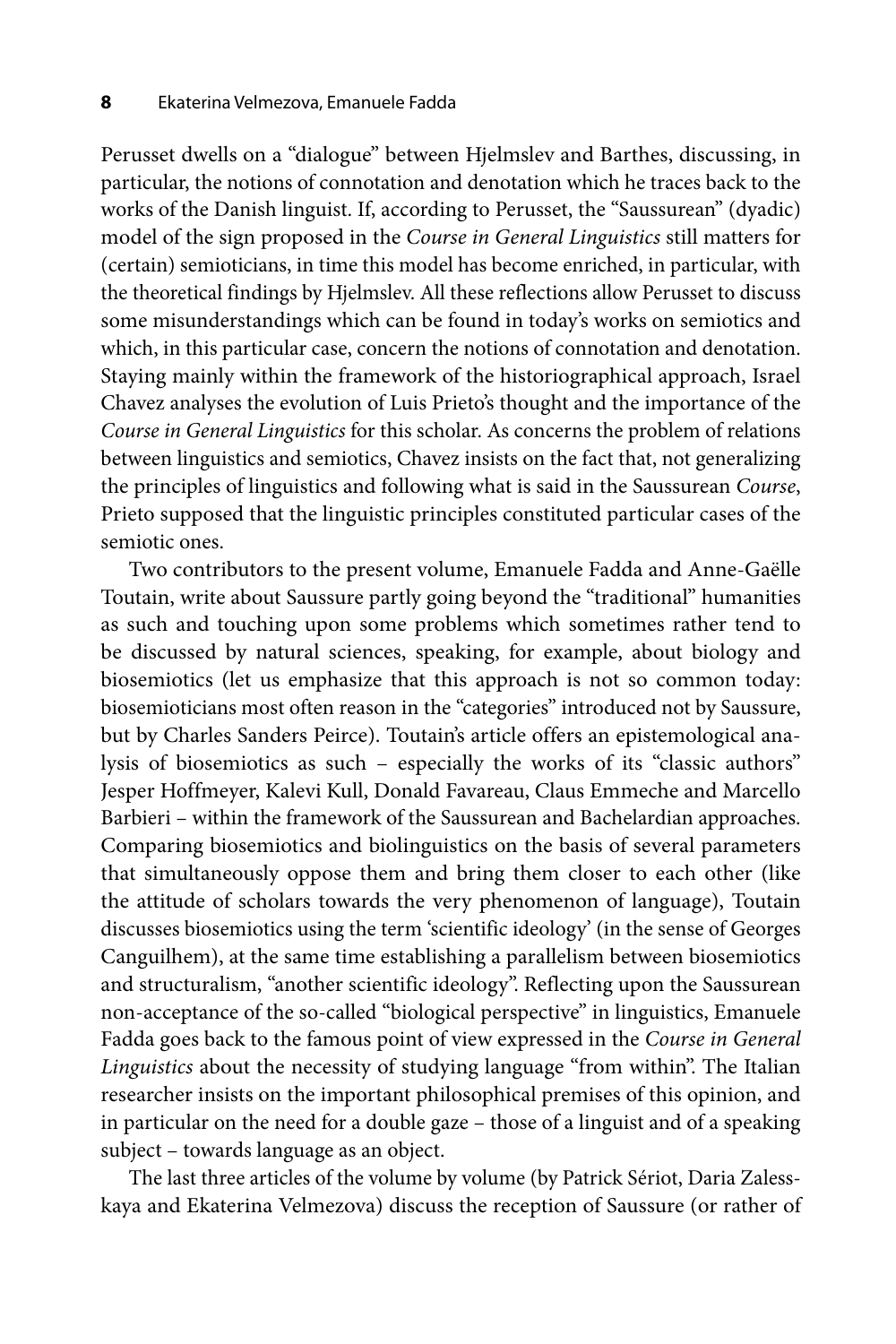the *Course in General Linguistics*) in the Russian-speaking intellectual "tradition". Zalesskaya dwells on the reflection of one particular Saussurean idea ("language studied in and for itself") in the didactical conception of Paul Boyer, the author of a textbook of Russian for French-speaking students which was widely known and very popular in France during several decades of the past century. At the same time, Zalesskaya reflects on the possibility of linking semiotics and didactics today, with support from Boyer's intellectual heritage. Sériot and Velmezova reflect on the reception of the *Course* in Soviet linguistics, which gives a certain idea of the situation in the Soviet humanities of the corresponding time period in general. Saussure (and once again, first of all the *Course in General Linguistics*) could be perceived by Soviet linguists in different ways at different times. The Lausanne scholars consider the obvious Soviet "anti-Saussurism" of the 1930–1950s (in which even linguists who were each other's ardent opponents would converge) in the light of the reception of the "theory of hieroglyphs" and of the "Marxist-Leninist sign theory" (Sériot) and in the context of the famous discussion on linguistics conducted in the USSR in 1950 (Velmezova). This discussion was followed in the Soviet Union by the gradual emergence of an increasing interest in structuralism and in the work that many scholars still today consider fundamental for this scientific trend: the Saussurean *Course*. This interest later resulted in an interest in semiotics: it was not for nothing that in the early structuralist works written in the USSR, *de facto* there could be an equal sign between structuralism and semiotics. As to the particular (implicit) understanding of both sign and semiotics itself in the works of the corresponding period, it was reflected in the subsequent history of Soviet semiotics, the most significant episode of which remains the emergence and the activity of the Moscow–Tartu/Tartu–Moscow semiotic school.

Thus, the content of the volume reflects both the reception of Saussure by modern semiotics and certain views of historians and epistemologists of science on the Saussurian intellectual heritage.

One of the landmark texts in modern semiotics is Jacques Lacan's seminar on "*La lettre volée*", Baudelaire's translation of Edgar Allan Poe's short story "The purloined letter", in which the plot turns on the fact that an incriminating letter which the police search for but cannot find turns out to be hidden in plain sight (in this respect, see Joseph's article in this issue). The articles in this special issue show how the impact of Saussure's semiotic model has been hidden in plain sight across the 20th century and on to the present. Everyone names Saussure as the co-founder of the discipline, along with Peirce, and then it appears as though, having lit the fuse, he fled before the explosion which saw all his ideas transformed, very differently in different places, with little of himself remaining.